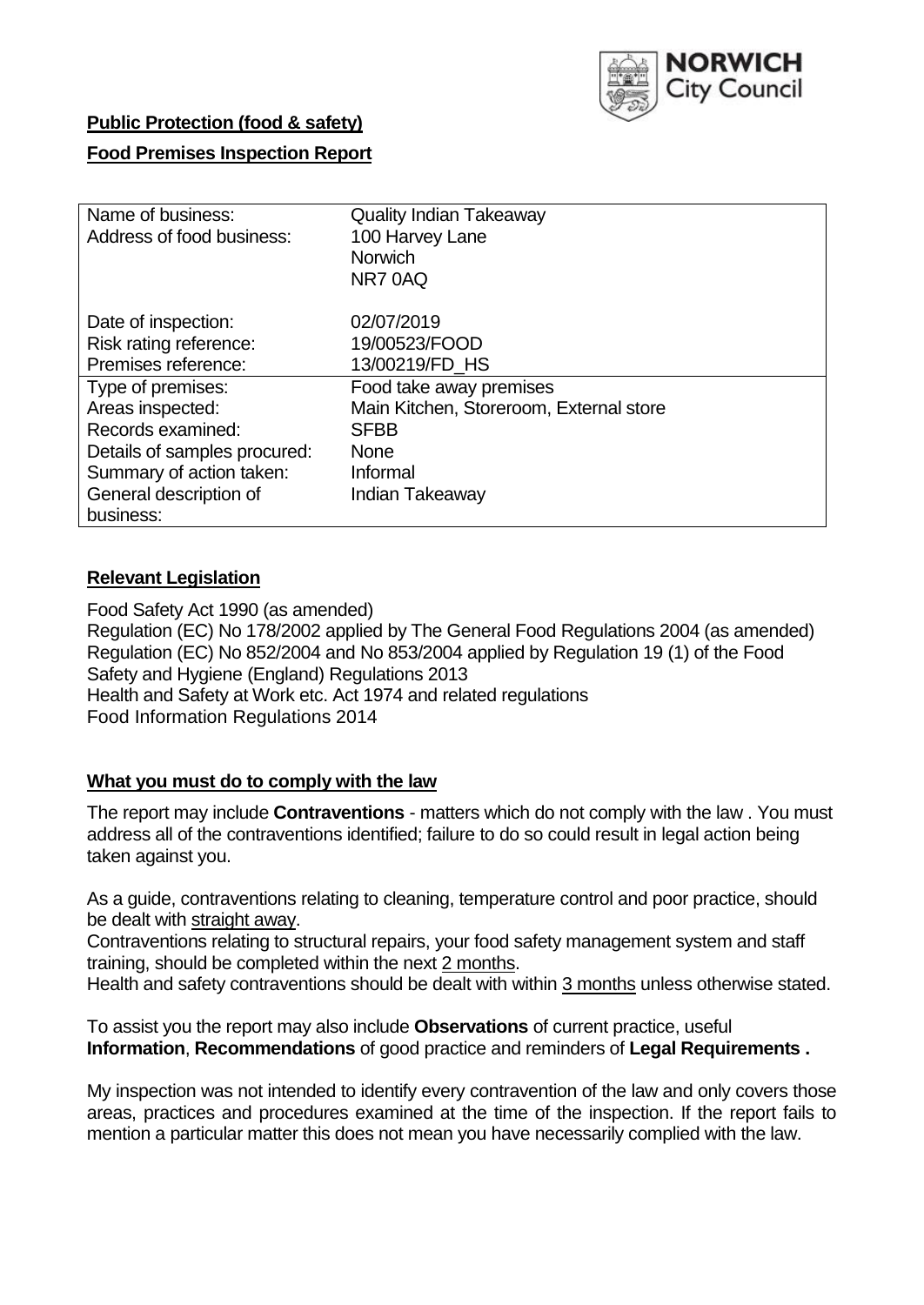# **FOOD SAFETY**

#### **How we calculate your Food Hygiene Rating:**

The food safety section has been divided into the three areas which you are scored against for the hygiene rating: 1. food hygiene and safety procedures, 2. structural requirements and 3. confidence in management/control procedures. Each section begins with a summary of what was observed and the score you have been given. Details of how these scores combine to produce your overall food hygiene rating are shown in the table.

| <b>Compliance Area</b>                     |          |    |           | <b>You Score</b> |                |    |           |    |          |  |  |
|--------------------------------------------|----------|----|-----------|------------------|----------------|----|-----------|----|----------|--|--|
| Food Hygiene and Safety                    |          |    |           | $\Omega$         | 5              | 10 | 15        | 20 | 25       |  |  |
| <b>Structure and Cleaning</b>              |          |    | $\Omega$  | 5                | 10             | 15 | 20        | 25 |          |  |  |
| Confidence in management & control systems |          |    | $\Omega$  | 5                | 10             | 15 | 20        | 30 |          |  |  |
|                                            |          |    |           |                  |                |    |           |    |          |  |  |
| <b>Your Total score</b>                    | $0 - 15$ | 20 | $25 - 30$ |                  | $35 - 40$      |    | $45 - 50$ |    | > 50     |  |  |
| <b>Your Worst score</b>                    | 5.       | 10 | 10        |                  | 15             |    | 20        |    |          |  |  |
|                                            |          |    |           |                  |                |    |           |    |          |  |  |
| <b>Your Rating is</b>                      | 5        |    |           | 3                | $\overline{2}$ |    |           |    | $\Omega$ |  |  |

Your Food Hygiene Rating is 4 - a good standard



# **1. Food Hygiene and Safety**

Food hygiene standards are high. You demonstrated a very good standard of compliance with legal requirements. You have safe food handling practices and procedures and all the necessary control measures to prevent cross-contamination are in place. Some minor contraventions require your attention. **(Score 5)**

## Contamination risks

**Contravention** The following exposed ready-to-eat food and or its packaging to the risk of cross-contamination with foodborne bacteria from raw meat or unwashed fruits and vegetables:

• raw foods i.e prawns were being stored above ready-to-eat foods i.e cooked prawns

**Recommendation** Chopping/cutting boards were held stable with tea towels/cloths and could contaminate the board. Use silicone board mats to stabilise your cutting boards. These can be placed in the dishwasher or cleaned and disinfected.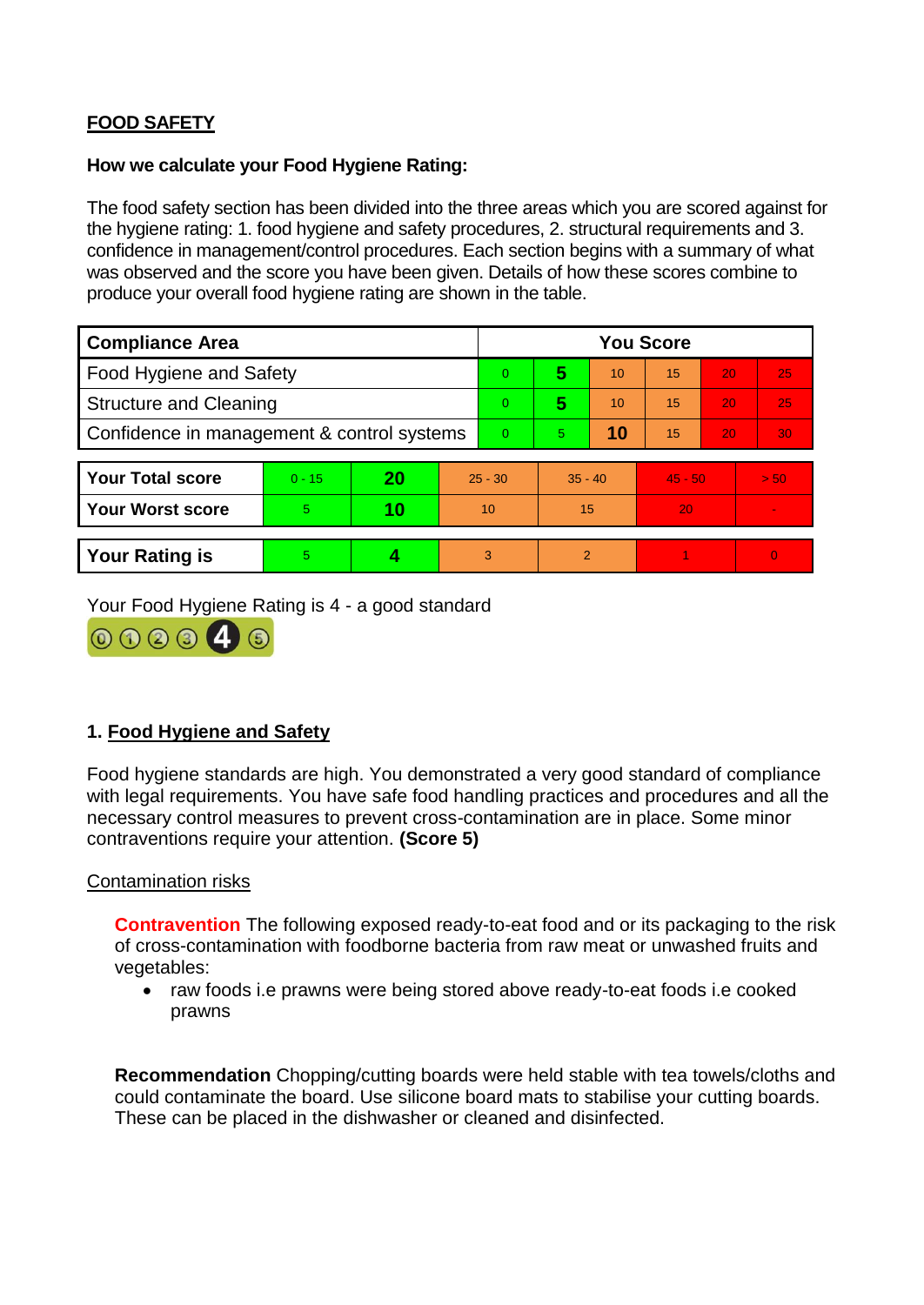## Hand-washing

**Observation** I was pleased to see handwashing was well managed and staff were seen regularly washing their hands

# Personal Hygiene

**Observation** I was pleased to see that standards of personal hygiene were high.

# Temperature Control

**Contravention** Cooked rice had been left out at room temperature. To prevent toxins forming in the cooked rice, you must either keep it hot (above 63°C) or cool it as quickly as possible and store it at or below 8°C prior to reheating it for sale.

# Poor Practices

**Contravention** The following matters represented poor practice and if allowed to continue may cause food to become contaminated or lead to its deterioration:

- poppadums were being stored uncovered in a plastic container next to the electric fly killer
- door to wc was left open. Ensure that the door is kept closed at all times to prevent airborne contamination.

# **2. Structure and Cleaning**

The structure facilities and standard of cleaning and maintenance are all of a good standard and only minor repairs and/or improvements are required. Pest control and waste disposal provisions are adequate. The minor contraventions require your attention. **(Score 5)**

# Cleaning of Structure

**Contravention** The following items were dirty and require more frequent and thorough cleaning:

- mastic joints behind sinks
- flooring next to Tandoor oven
- $\bullet$  tiles to wall in the wash up area
- ceiling in wash up area
- wooden architrave

## Cleaning of Equipment and Food Contact Surfaces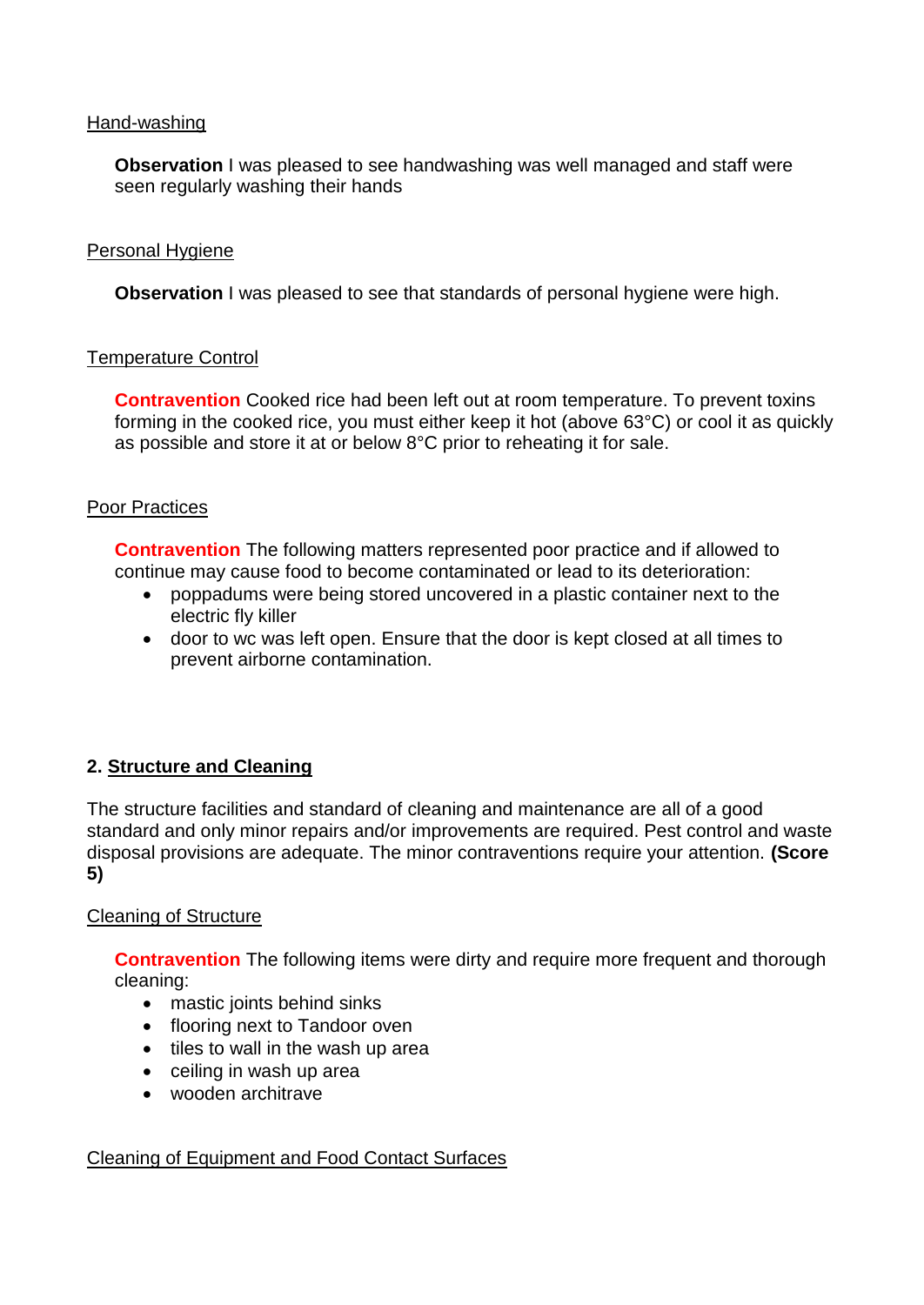**Contravention** The following items are dirty and must be cleaned:

- electric fly killer and tray
- containers storing poppadums
- door to microwave

# Cleaning Chemicals / Materials / Equipment and Methods

**Observation** I was pleased to see that the premises was kept clean and that your cleaning materials, methods and equipment were able to minimise the spread of harmful bacteria between surfaces.

## **Maintenance**

**Contravention** The following had not been suitably maintained and must be repaired or replaced:

- chipped food containers
- ceiling tiles in wash up area

#### Facilities and Structural provision

**Observation** I was pleased to see the premises had been well maintained and that adequate facilities had been provided.

## Pest Control

**Observation** I was pleased to see that the premises was proofed against the entry of pests and that pest control procedures were in place.

**Recommendation** I recommend that a fly screen is put up to the open rear door as flies were seen

## **3. Confidence in Management**

There are generally satisfactory food safety controls in place although there is evidence of some non-compliance with the law. All the significant food hazards are understood and controls are in place. Some minor issues were identified relating to staff supervision and training. You have a satisfactory track record. The contraventions require your attention; although not critical to food safety they may become so if not addressed. **(Score 10)**

## Type of Food Safety Management System Required